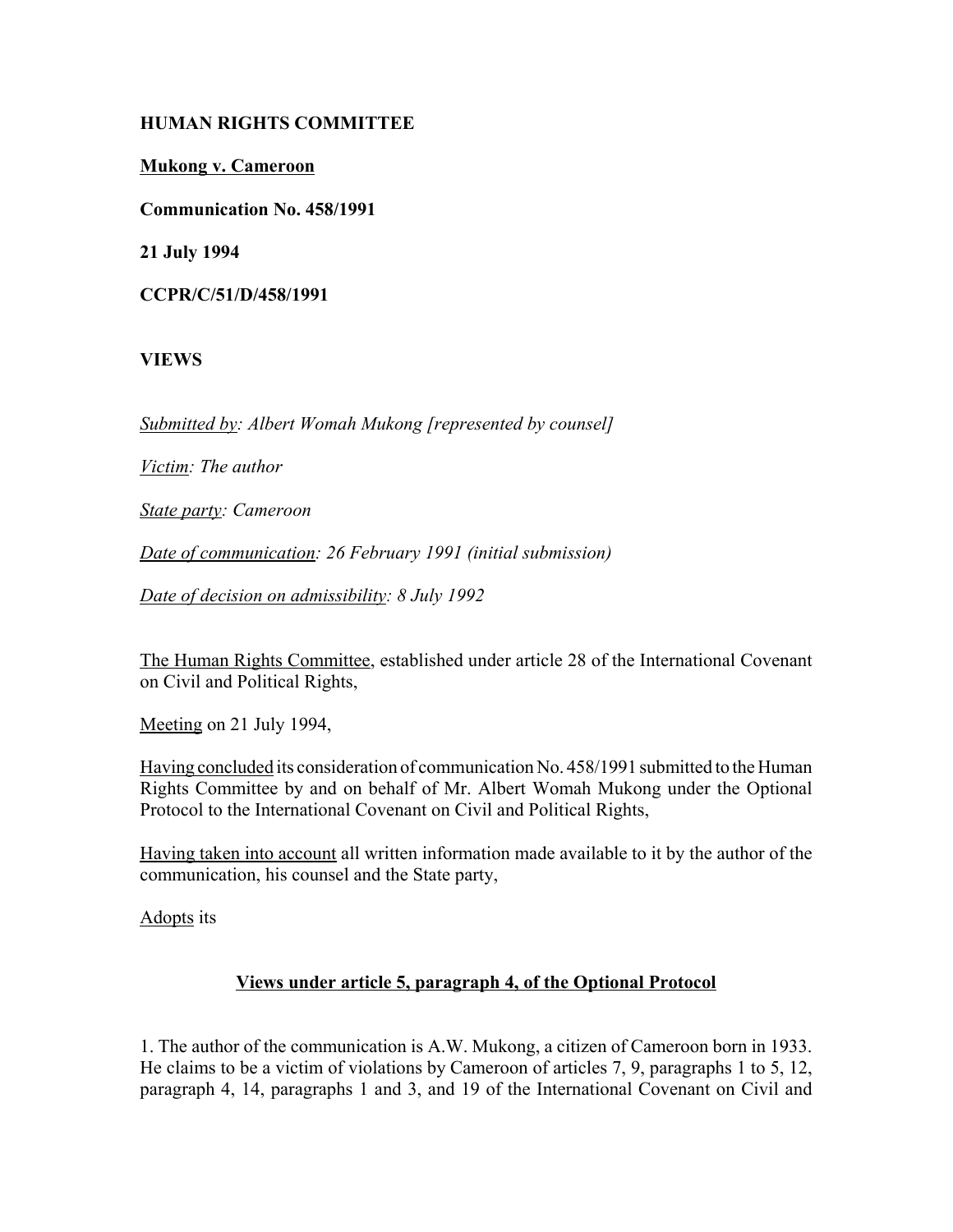Political Rights. He is represented by counsel. The Optional Protocol entered into force for Cameroon on 27 September 1984.

#### The facts as submitted by the author:

2.1 The author is a journalist, writer and longtime opponent of the oneparty system in Cameroon. He has frequently and publicly advocated the introduction of multiparty democracy and has worked toward the establishment of a new political party in his country. He contends that some of the books that he has written were either banned or prohibited from circulation. In the summer of 1990, he left Cameroon, and in October 1990 applied for asylum in the United Kingdom. In December 1990, his wife left Cameroon for Nigeria with her two youngest children.

2.2 On 16 June 1988, the author was arrested, after an interview given to a correspondent of the B.B.C., and in which he had criticized both the President of Cameroon and the Government. He claims that in detention, he was not only interrogated about this interview but also subjected to cruel and inhuman treatment. He indicates that from 18 June to 12 July, he was continuously held in a cell, at the First Police District of Yaoundé, measuring approximately 25 square metres, together with 25 to 30 other detainees. The cell did not have sanitary facilities. As the authorities refused to feed him initially, the author was without food for several days, until his friends and family managed to locate him.

2.3 From 13 July to 10 August 1988, Mr. Mukong was detained in a cell at the Headquarters of the Police Judiciaire in Yaoundé, together with common criminals. He claims that he was not allowed to keep his clothes, and that he was forced to sleep on concrete floor. Within two weeks of detention under these conditions, he fell ill with a chest infection (bronchitis). Thereafter, he was allowed to wear his clothes and to use old cartons as a sleeping mat.

2.4 On 5 May 1989, the author was released, but on 26 February 1990, he was rearrested, following a meeting on 23 January 1990 during which several people, including the author, had (publicly) discussed ways and means of introducing multiparty democracy in Cameroon.

2.5 Between 26 February and 23 March 1990, Mr. Mukong was detained at the Mbope Camp of the Brigade Mobile Mixte in Douala, where he allegedly was not allowed to see either his lawyer, his wife or his friends. He claims that he was subjected to intimidation and mental torture, in that he was threatened that he would be taken to the torture chamber or shot, should any unrest among the population develop. He took these threats seriously, as two of his opposition colleagues, who were detained with him, had in fact been tortured. On one day, he allegedly was locked in his cell for twentyfour hours, suffering from the heat (temperatures above  $40^{\circ}$ C). On another day, he allegedly was beaten by a prison warder when he refused to eat.

2.6 The author contends that there is no effective remedy for him to exhaust, and that he should be deemed to have complied with the requirements of article 5, paragraph 2(b), of the Optional Protocol. In respect of his arrests in 1988 and 1990, he claims that although Ordinance 62/OF/18 of 12 March 1962, under which he was charged with "intoxication of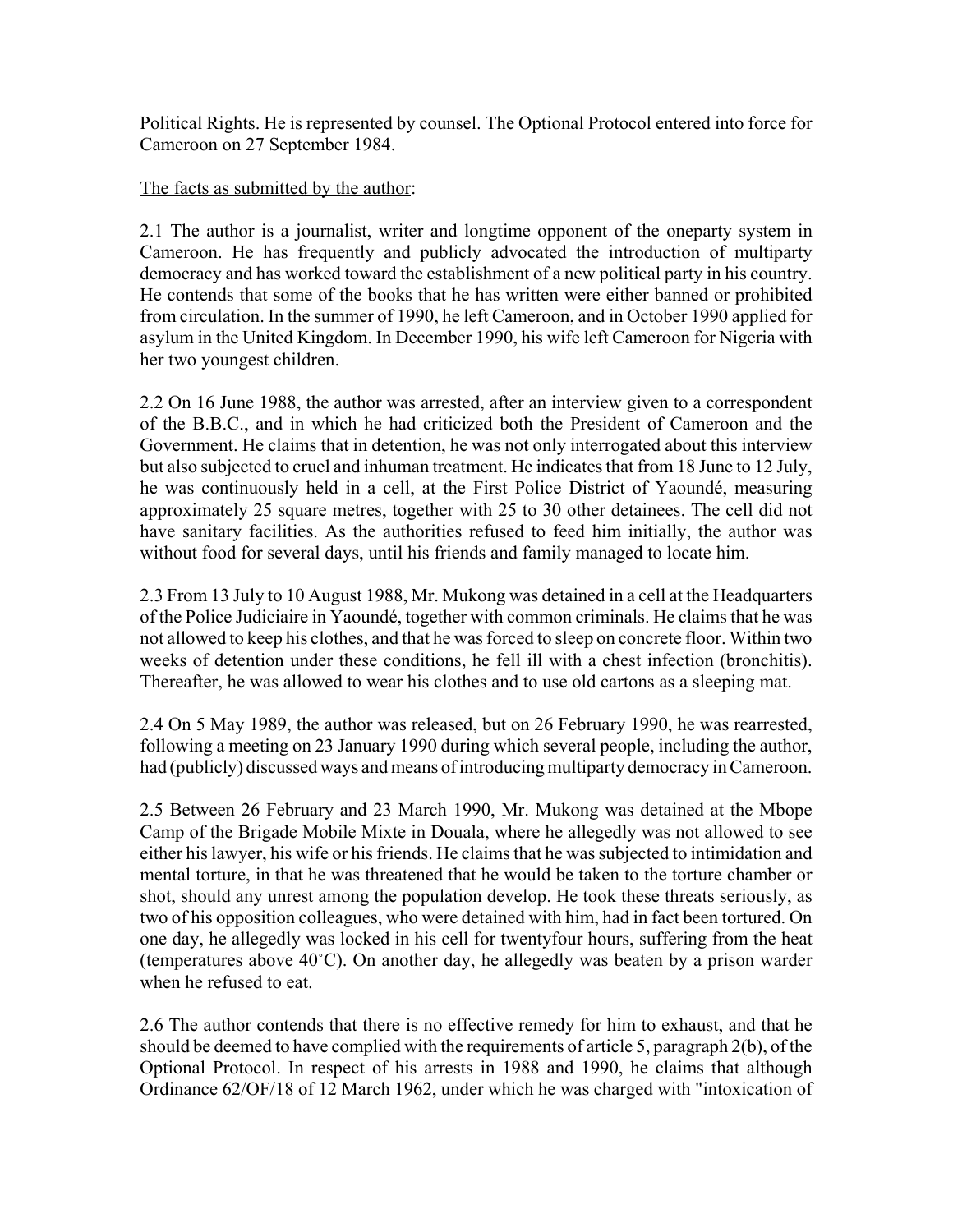national and international public opinion", was abrogated by Law 090/046 of 19 December 1990, the fact remains that at the time of his arrest, the peaceful public expression of his opinions was considered a crime. The author adds that there is no procedure under domestic law by which one could challenge a law as being incompatible with international human rights standards; fundamental human rights are only guaranteed in the preamble to the country's Constitution, and the preambular paragraphs are not enforceable. The fact that the Ordinance of 1962 was abrogated in 1990 did not provide the author with relief, since it did not mean that he could challenge his detention **during** his imprisonment and, as it was not made retroactive, it did not mean that he could seek compensation for unlawful detention.

2.7 The author further submits that the examining judge of the tribunal of Bafoussam found him guilty as charged and, by order of 25 January 1989, placed him under military jurisdiction. He explains that under domestic law, this examining magistrate does not decide on either guilt or innocence of an accused but merely on whether sufficient evidence exists to justify an extension of the detention, and to place him under military jurisdiction; the placement under military jurisdiction allegedly could not be challenged.

2.8 It is noted that the author's lawyer twice applied to the High Court of Cameroon for writs of **habeas corpus**. Both were rejected on the ground that the case was before a military tribunal and that no writ of **habeas corpus** lies against charges to be determined by a military tribunal. The author submits that if it was not possible to challenge his detention by writ of habeas corpus, then other, theoretically existing, remedies were not in fact available to him.

2.9 As to remedies against cruel, inhuman and degrading treatment and torture, the author notes that the Prosecutor (Ministère Public) may only prosecute a civil claim for cruel, inhuman and degrading treatment on behalf of a person who is the accused in a pending criminal matter. Under Sec. 5 of Ordinance 72/5 of 26 August 1972, a Military Tribunal cannot entertain a civil action separately from a criminal action for which it has been declared competent. Only the Minister of Defense or the examining magistrate can seize the military tribunal with a civil action; civilians cannot do so. Finally, the author cites from, and endorses the conclusions of, a recent Amnesty International report, according to which the organization "knows of **no** cases in recent years where torture allegations have been the subject of official inquiry in Cameroon. The authorities also appear to have blocked civil actions for damages lodged before the courts by former detainees...". He concludes that the pursuit of domestic remedies would be ineffective and that, if he were to initiate such proceedings, he would be subjected to further harassment.

# The complaint:

3.1 The author alleges a violation of article 7 of the Covenant on account of the treatment he was subjected to between 18 June and 10 August 1988, and during his detention at the Mbope Camp.

3.2 The author further alleges a violation of article 9, as he was not served a warrant for his arrest on 16 June 1988. Charges were not brought until almost two months later. Moreover,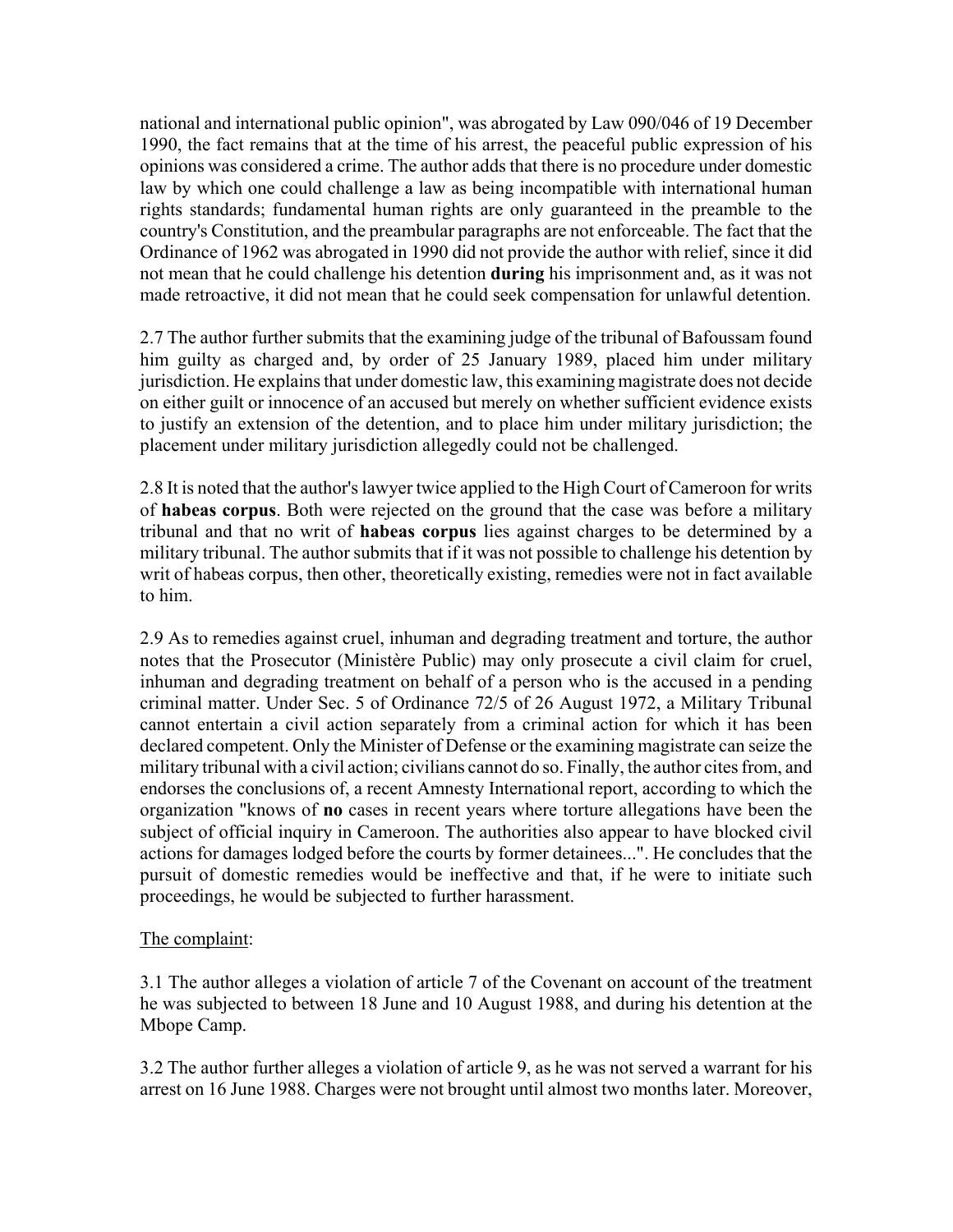the military tribunal designated to handle his case postponed the hearing of the case on several occasions until, on 5 May 1989, it announced that it had been ordered by the Head of State to withdraw the charges and release the author. Again, the arrest on 26 February 1990 occurred without a warrant being served. On this occasion, charges were not filed until one month later.

3.3 It is further submitted that the State party authorities violated article 14, paragraphs 1 and 3, in that the author was not given any details of the charges against him; neither was he given time to adequately prepare his defence. The author claims that the court a military tribunal was neither independent nor impartial, as it was clearly subject to the influence of highlevel government officials. In particular, as the judges were military officers, they were subject to the authority of the President of Cameroon, himself the Commander-in-Chief of the armed forces.

3.4 The author notes that his arrests on 16 June 1988 and 26 February 1990 were linked to his activities as an advocate of multiparty democracy, and claims that these were Government attempts designed to suppress any opposition activities, in violation of article 19 of the Covenant. This also applies to the Government's ban, in 1985, of a book written by the author ("Prisoner without a Crime"), in which he described his detention in local jails from 1970 to 1976.

3.5 Finally, it is submitted that article 12, paragraph 4, was violated, as the author is now prevented from returning to his country. He has been warned that if he were to return to Cameroon, the authorities would immediately rearrest him. This reportedly is attributable to the fact that in October 1990, the author delivered a petition to the SecretaryGeneral of the United Nations, seeking his good offices to persuade the State party's authorities to observe and respect General Assembly Document A/C.4/L.685 of 18 April 1961 on the Report of the Trusteeship Council ("The Question of the Future of the Trust Territory of the Cameroons under the United Kingdom Administration").

#### The State party's information and observations:

4.1 The State party recapitulates the facts leading to the author's apprehension. According to it, the interview given by the author to the B.B.C. on 23 April 1988 was full of half and untruths, such as the allegation that the country's economic crisis was largely attributable to the Cameroonians themselves, as well as allusions to widespread corruption and embezzlement of funds at the highest levels of Government which had remained unpunished. The author was arrested after the airing of this interview because, in the State party's opinion, he could not substantiate his declarations. They were qualified by the State party as "intoxication of national and international public opinion" and thus as subversive within the meaning of Ordinance No. 62/OF/18 of 12 March 1962. Upon order of the Assistant Minister of Defence of 5 January 1989, the author was charged with subversion by the examining magistrate of the military tribunal of Bafoussam. On 4 May 1989, the Assistant Minister decreed the closure of the investigations against the author; this decision was notified to him on 5 May 1989.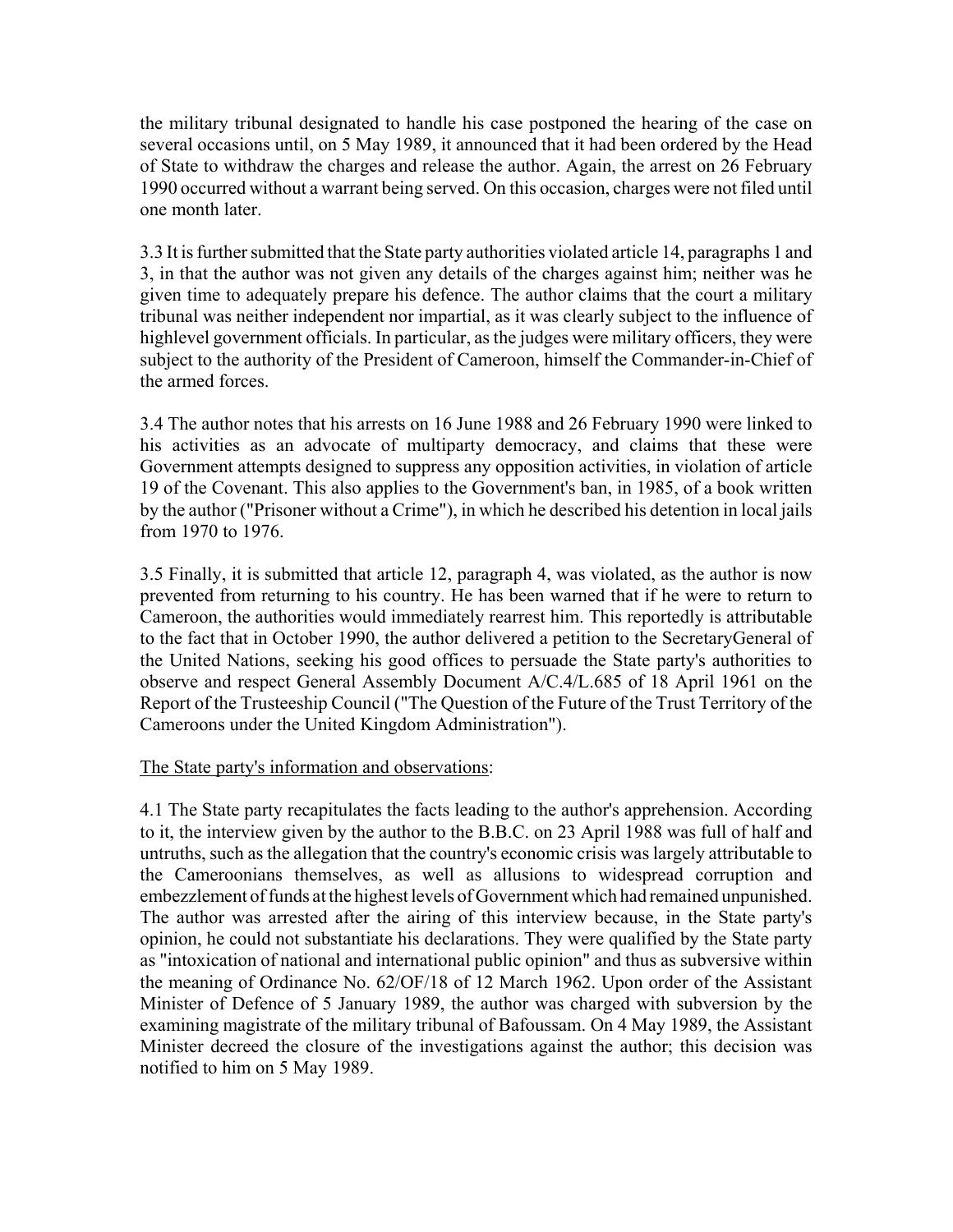4.2 The State party contends that in respect of his allegations under article 7, the author failed to initiate judicial proceedings against those held responsible for his treatment. In this connection, it observes that he could have:

- denounced the treatment of which he was a victim to the competent Ministry, which should then have investigated the allegations;

- filed a civil action with the Magistrate responsible for judicial investigation and information;

- directly filed a complaint with the competent tribunal against those held to be responsible for these acts;

- charged the responsible officers of having abused their official function, pursuant to Article 140 of the Criminal Code;

- invoked articles 275 and 290 of the Criminal Code, which provide protection against attacks on the physical integrity of the person;

- invoked articles 291 and 308 of the same Code, which provide protection against attacks on the liberty and security of persons;

- petitioned the Administrative Chamber of the Supreme Court under Article 9 of Ordinance 72/6 of 26 August 1972, as amended by Law 75/16 of 8 December 1975 and Law 76/28 of 14 December 1976, if he considered himself to be a victim of an administrative wrong.

4.3 In respect of the legal basis for the arrest of Mr. Mukong in 1988 and 1990, the State party notes that Ordinance 62/OF/18 was abrogated by Law No. 090/046 of 19 December 1990.

# The Committee's admissibility decision:

5.1 During its 45th session, the Committee considered the admissibility of the communication. It took note of the State party's contention that the author had not availed himself of judicial remedies in respect of claims of ill-treatment and of inhuman and degrading treatment in detention. The Committee observed, however, that the State party had merely listed **in abstracto** the existence of several remedies without relating them to the circumstances of the case, and without showing how they might provide effective redress in the circumstances of the case. This applied in particular to the period of detention from 26 February to 23 March 1990, when the author was allegedly held **incommunicado** and subjected to threats. The Committee concluded that in the circumstances, it could not be held against the author if he did not petition the courts after his release and that, in the absence of further information from the State party, there was no further effective domestic remedy to exhaust.

5.2 As to the author's claims under articles 9, 14 and 19, the Committee notes that the simple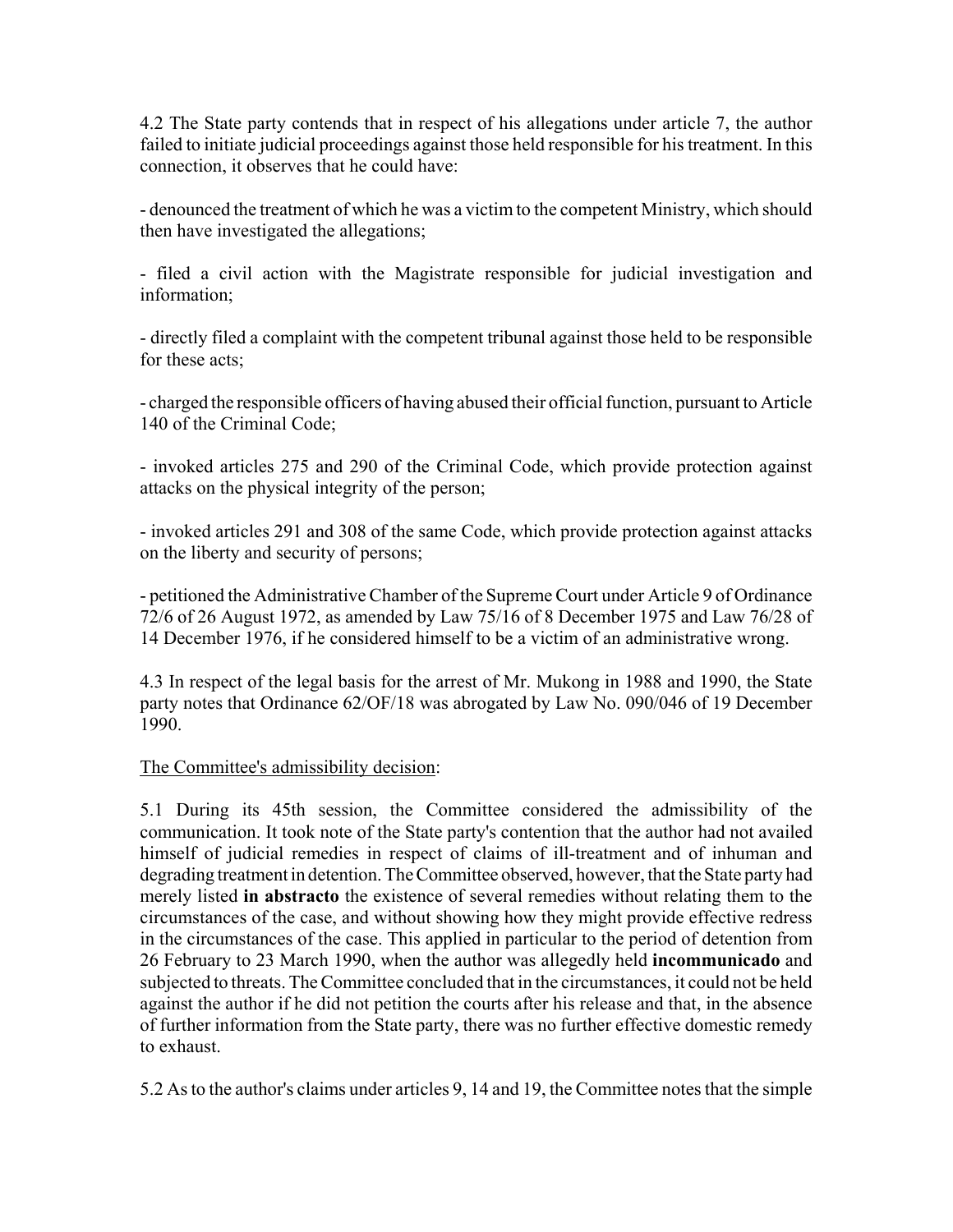abrogation of a law considered incompatible with the provisions of the Covenant - i.e. Ordinance 62/OF/18 of 12 March 1962 - did not constitute an effective remedy for any violations of an individual's rights which had previously occurred under the abrogated law. As the State party had not shown the existence of other remedies in respect of these claims, the Committee considered them to be admissible.

5.3 On 8 July 1992, therefore the Committee declared the communication admissible, reserving however the right to review its decision pursuant to rule 93, paragraph 4, of the rules of procedure, in respect of the author's claim under article 7.

The State party's request for review of admissibility and observations on the merits, and the author's comments thereon:

6.1 In its submission under article 4, paragraph 2, of the Optional Protocol, the State party argues that the reasons for declaring the communication admissible are no longer valid and accordingly requests the Committee to review its decision on admissibility.

6.2 After once again questioning the correctness of the author's version of the facts, it addresses the author's claims. As to the alleged violation of article 7, on account of the conditions of the author's detention, it notes that article 1 of the Convention Against Torture stipulates that the term "torture" does not include pain or suffering arising only from, inherent in or incidental to, lawful sanctions. It adds that the situation and comfort in the country's prisons must be linked to the state of economic and social development of Cameroon.

6.3 The State party categorically denies that Mr. Mukong was, at any time during his detention in June 1988 or in February/March 1990, subjected to torture or cruel, inhuman and degrading treatment. It submits that the burden of proof for his allegations lies with the author, and that his reference to Amnesty International reports about instances of torture in Cameroonian prisons cannot constitute acceptable proof. The State party includes a report of an investigation into the author's allegations carried out by the National Centre for Studies and Research (CENER), which concludes that the prison authorities in Douala actually sought to improve the prison conditions after the arrest of the author and a number of codefendants, and that the "excessive heat" in the author's cell (above  $40^{\circ}$ C) is simply due to the climatic conditions in Douala during the month of February.

6.4 The State party reiterates that the author has failed to exhaust available remedies, as required under article 5, paragraph 2(b), of the Optional Protocol and article 41(c) of the Covenant. It takes issue with the Committee's jurisprudence that domestic remedies must not only be available but also **effective**. It further dismisses the author's contention in paragraph 2.9 above and refers in this context to Section 8(2) of Ordinance 72/5 of 26 August 1972, as modified by Law No. 74/4 of 16 July 1974. This provision stipulates that the military tribunal is seized directly either upon request of the Ministry of Defence, upon request of the examining magistrate (**ordonnance de renvoi du juge d'instruction**), or by decision of the Court of Appeal. The State party argues that the modalities of appealing to this jurisdiction ofexceptional nature demonstrate that its function is purely repressive. This does not rule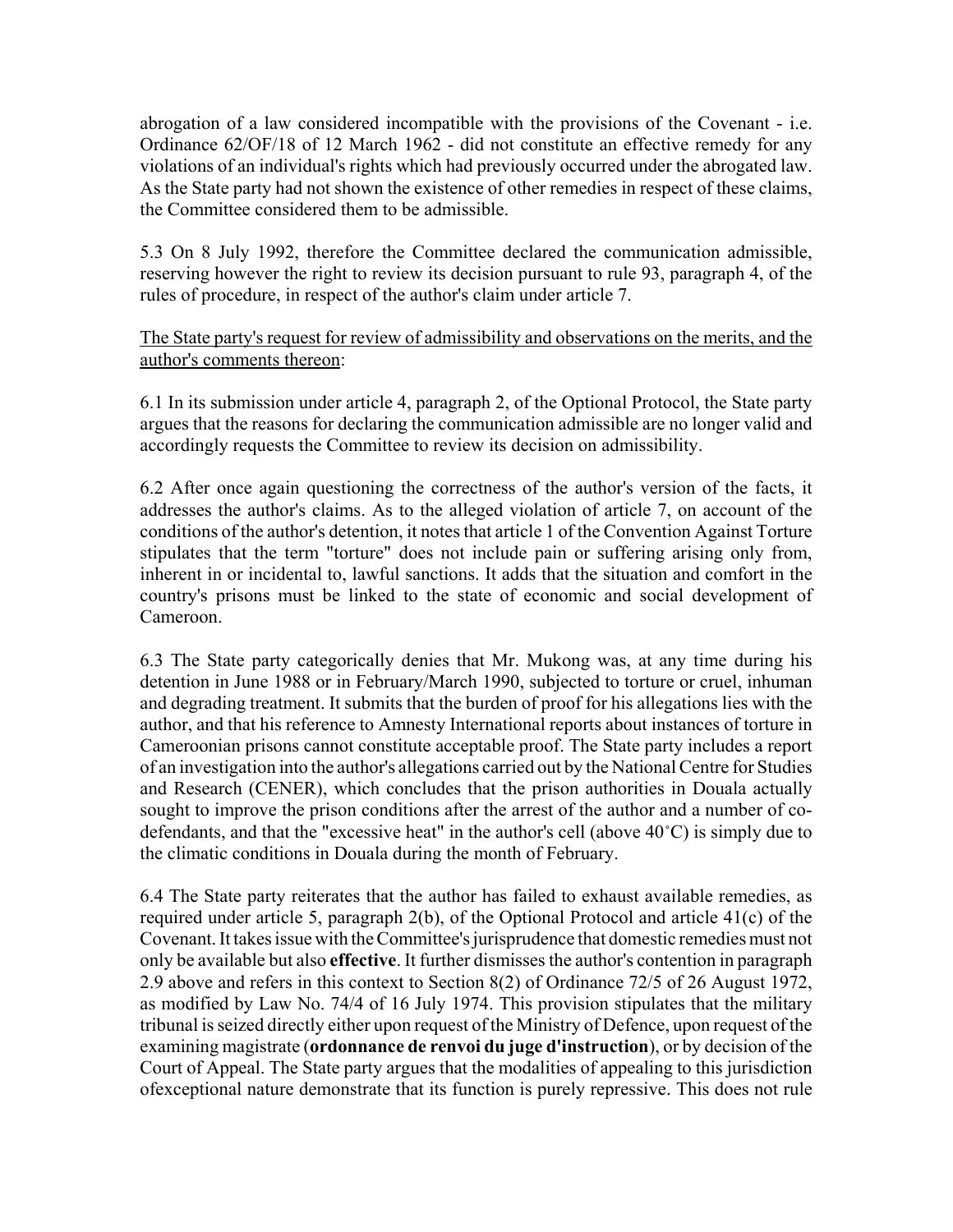out, however, the possibility for an individual to appear before the tribunal as an intervenor ("n'exclut point la constitution de partie civile...") (article 17 of Ordinance 72/5). In any event, it remains possible to file civil actions for damages before the ordinary tribunals.

6.5 The State party further rejects as incorrect the author's endorsement of the conclusions of a report published by Amnesty International (referred to in paragraph 2.9) and submits that this document reveals total ignorance of the judicial system of Cameroon and in particular of domestic criminal procedure, which allows the victim [of ill-treatment] to have the person responsible for his treatment prosecuted and indicted before the competent courts, even against the advice of the office of the public prosecutor. The State party further refers to several court decisions which in its opinion demonstrate that, far from being suppressed by the authorities, claims for damages **are** entertained by the local courts, and that the claimants in or the parties to such proceedings do not have to fear harassment as a result, as claimed by Mr. Mukong.

6.6 The State party argues that the author's arrest(s) in June 1988 and February 1990 cannot be qualified as arbitrary, because they were linked to his activities, considered illegal, as an opposition activist. It denies that the author was not given a fair trial, or that his freedom of expression or of opinion have been violated.

6.7 In this context, the State party argues that the arrest of the author was for activities and forms of expression which are covered by the limitation clause of article 19, paragraph 3, of the Covenant. It contends that the exercise of the right to freedom of expression must take into account the political context and situation prevailing in a country at any point in time: since the independence and reunification of Cameroon, the country's history has been a constant battle to strengthen national unity, first at the level of the francophone and anglophone communities and thereafter at the level of the more than 200 ethnic groups and tribes that comprise the Cameroonian nation.

6.8 The State party rejects the author's contention (paragraph 2.6 above) that there is no way of challenging laws considered incompatible with international human rights conventions. It first asserts that there **are no laws** which are incompatible with human rights principles; if there were, there would, under domestic laws, be several remedies against such laws. In this context, the State party refers to articles 20 and 27 of the Constitution of Cameroon, which lay down the principle that draft legislation incompatible with fundamental human rights principles would be repudiated with by Parliament or by the Supreme Court. Furthermore, article 9 of Law 72/6 of 26 August 1972 governing the organization and functions of the Supreme Court, which stipulates that the Supreme Court is competent to adjudicate all disputes of a public law character brought against the state. The State party refers to a judgment handed down by the Supreme Court **against** the Government in April 1991 and which concerned violations of the rights of the defence; this judgment confirms, in the State party's opinion, that remedies against legislative texts deemed incompatible with internationally accepted human rights standards are available and effective.

6.9 As to the allegations under articles 9 and 14, the State party submits that the examining magistrate who referred the author's case to a military tribunal in January 1989 did not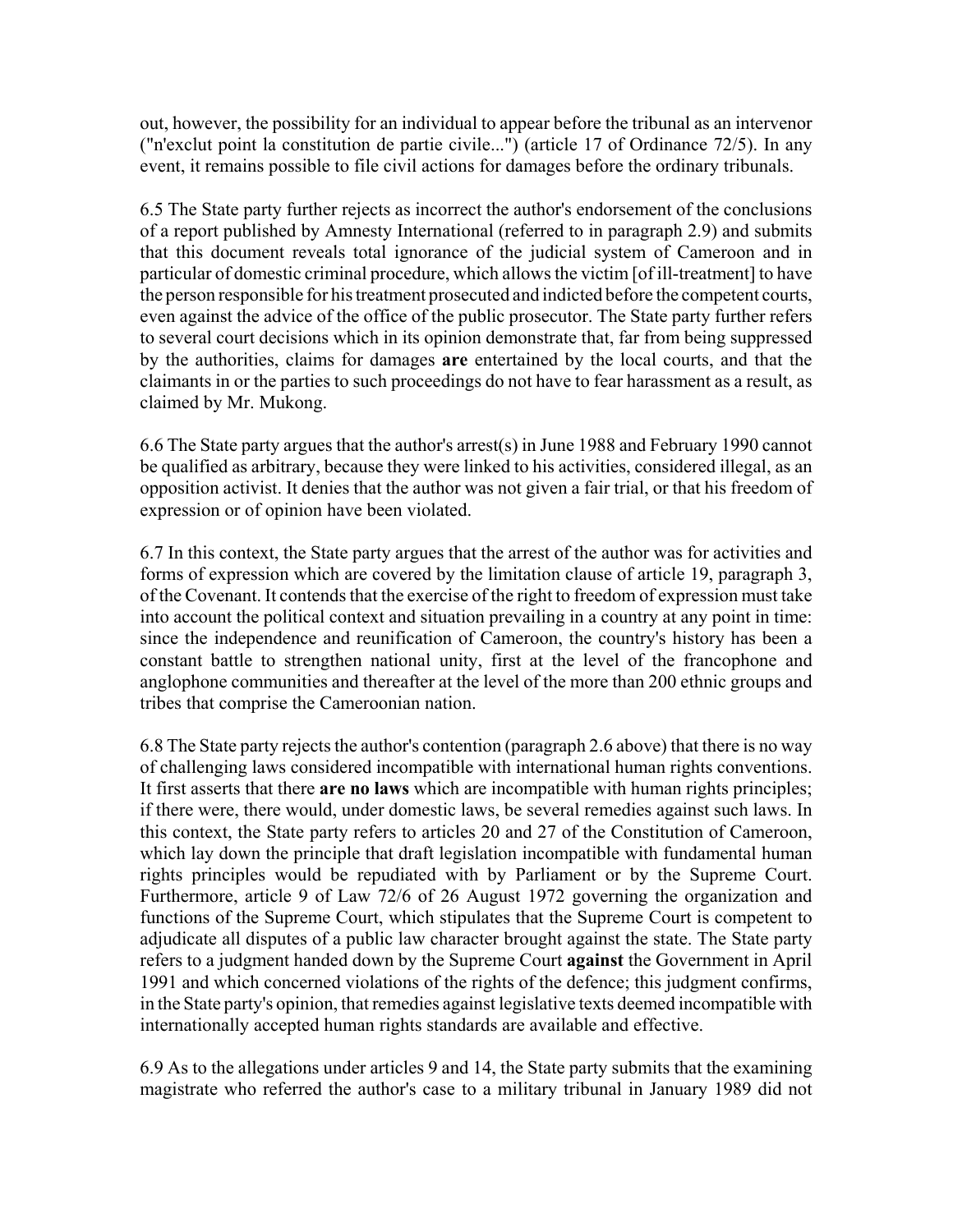exceed his competence and merely examined whether the evidence against the author justified his indictment. Concerning the author's allegation that he was not notified of the reasons for his arrest and that no warrant was served on him, the State party affirms that article 8(2) of Law 72/5 of 26 August 1972, which governs this issue, was applied correctly.

6.10 In this context, it affirms that pursuant to the decision of the examining magistrate to refer the case to the military tribunal, ["l'auteur n'a pas fait l'objet d'un mandat d'arrêt mais plutôt d'un mandat de dépôt"**]**. The decision of 25 January 1989 was duly notified to him. This decision, according to the State party, duly records all the charges against the author and the reasons for his arrest. Therefore, the notification of this decision to the author was compatible with the provisions of article 9 of the Covenant. Concerning the repeated postponements of the hearing of the case until 5 May 1989, the State party contends that they must be attributed to the author's requests for a competent legal representative, charged with his defence. The delays must therefore be attributed to Mr. Mukong. In respect of the second arrest (February 1990), the author *["n'avait pas fait l'objet d'un mandat d'arrêt mais plutôt* d'une citation directe à la requête du Ministre chargé de la Défense. Il n'y avait donc pas mandat d'arrêt à lui notifier à cet effet"].

6.11 The State party reiterates its arguments detailed in paragraphs 6.9 and 6.10 above in the context of alleged violations of article 14, paragraphs 1 and 3. It further draws attention to the fact that the author himself argued that his acquittal by the military tribunal on 5 April 1990 proved that the judges considered him to be innocent. The State party wonders how, in the circumstances, a tribunal which acquitted the author can be qualified as partial and its judges subject to the influence of high government officials.

6.12 Finally, the State party contends that there is no basis for the author's allegation that he has been denied the right to return to his country (article 12, paragraph 4). No law, regulation or decree contains a prohibition in this respect. It is submitted that Mr. Mukong left Cameroon at his own free will and is free to return whenever he wishes to do so.

7.1 In his comments, the author affirms that in respect of claims for compensation for illtreatment or torture, there are still no appropriate or effective ways for seeking redress in the domestic courts. Under the applicable laws, any such action necessitates the authorization of a Government authority, e.g. the Ministry of Justice or the Ministry of Defence. The author argues that the so-called "liberty laws" entrench arbitrary detention by administrative officers and continue to be used for human rights violations and the courts cannot actions arising from the application of these laws.

7.2 The author further contends that such treatment as he was subjected to in detention cannot be justified by the legitimacy of the sanction imposed against him, as in the first case (1988), the charges against him were withdrawn at the request of the Assistant Minister of Defence, and in the second case (1990), he was acquitted. He dismisses the State party's contention that conditions of detention are a factor of the underdevelopment of the country and notes that if this argument were to be accepted, a country could always hide behind the excuse of being poor to justify perpetual human rights violations.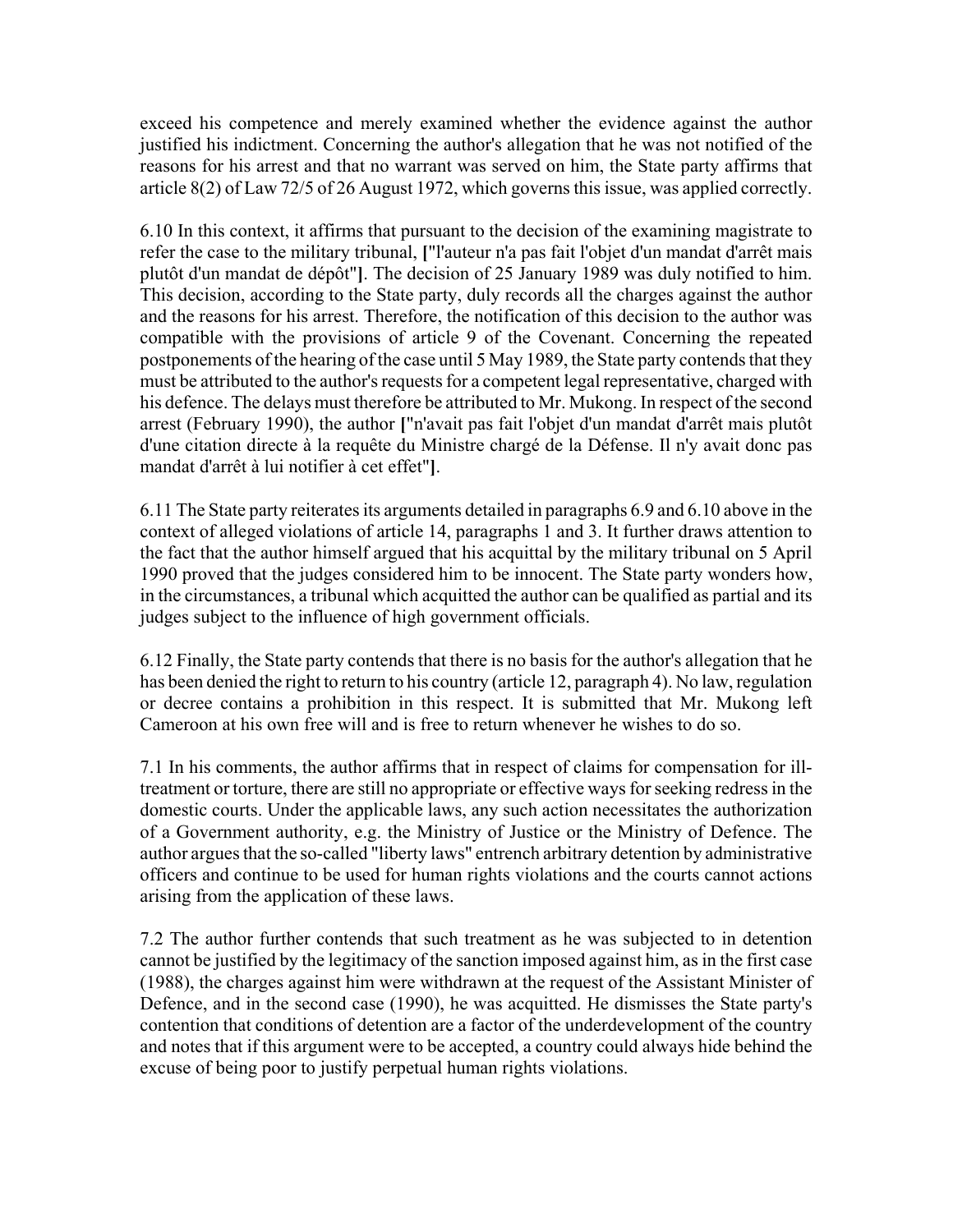7.3 According to the author, the report of the CENER (see paragraph 6.3 above) is unreliable and "fabricated" and points out that in fact the CENER "report" consists of no more than a written reply to some questions provided by the very individual who had threatened him at the camp in Douala.

7.4 The author indirectly confirms that domestic courts may entertain claims for damages for ill-treatment but points out that the case referred to by the State party is still pending before the Supreme Court although the appeal was filed in 1981. He thus questions the effectiveness of this type of remedy and the relevance of the judgments referred to by the State party.

7.5 The author appeals to the Committee to examine closely the so-called "liberty laws" of December 1990, and in particular

- Decree 90-1459 of 8 November 1990 to set up a national commission on human rights and freedoms;

- Law 90-47 of 19 December 1990 relating to States of Emergency;

- Law 90-52 of 19 December 1990 relating to the freedom of mass communication;

- Law 90-56 of 19 December 1990 relating to political parties; and

- Law 90-54 of 19 December 1990 relating to the maintenance of law and order.

The author submits that all these laws fall far short of the requirements of the Universal Declaration of Human Rights and of the International Covenant on Civil and Political Rights.

7.6 The author challenges the State party's contention that he was himself responsible for the delay in the adjudication of his case in 1989. He affirms that he asked only once for a postponement of the hearing and was ready with his defence as of 9 February 1989. From that day onward, his lawyers attended the court sessions, as did observers from the British and American Embassies in Yaoundé. The author emphasizes that he did not request another adjournment.

7.7 Finally, the author observes that he was able to return to his country only as a result of "diplomatic action taken by some big powers interested in human rights". He notes that although he has not been molested openly for past activities, he was again arrested, together with other individuals fighting for multiparty democracy and human rights, on 15 October 1993, in the city of Kom. He claims that he and the others were transported under inhuman conditions to Bamenda, where they were released in the afternoon of 16 October 1993. Finally, the author notes that the ban on his book "Prisoner without a crime" was lifted, apparently, after his complaint was filed with the Human Rights Committee. The book now circulates freely, but to argue, as is implied in the State party's observations on the merits of his complaint, that it was never banned does not confirm to the truth.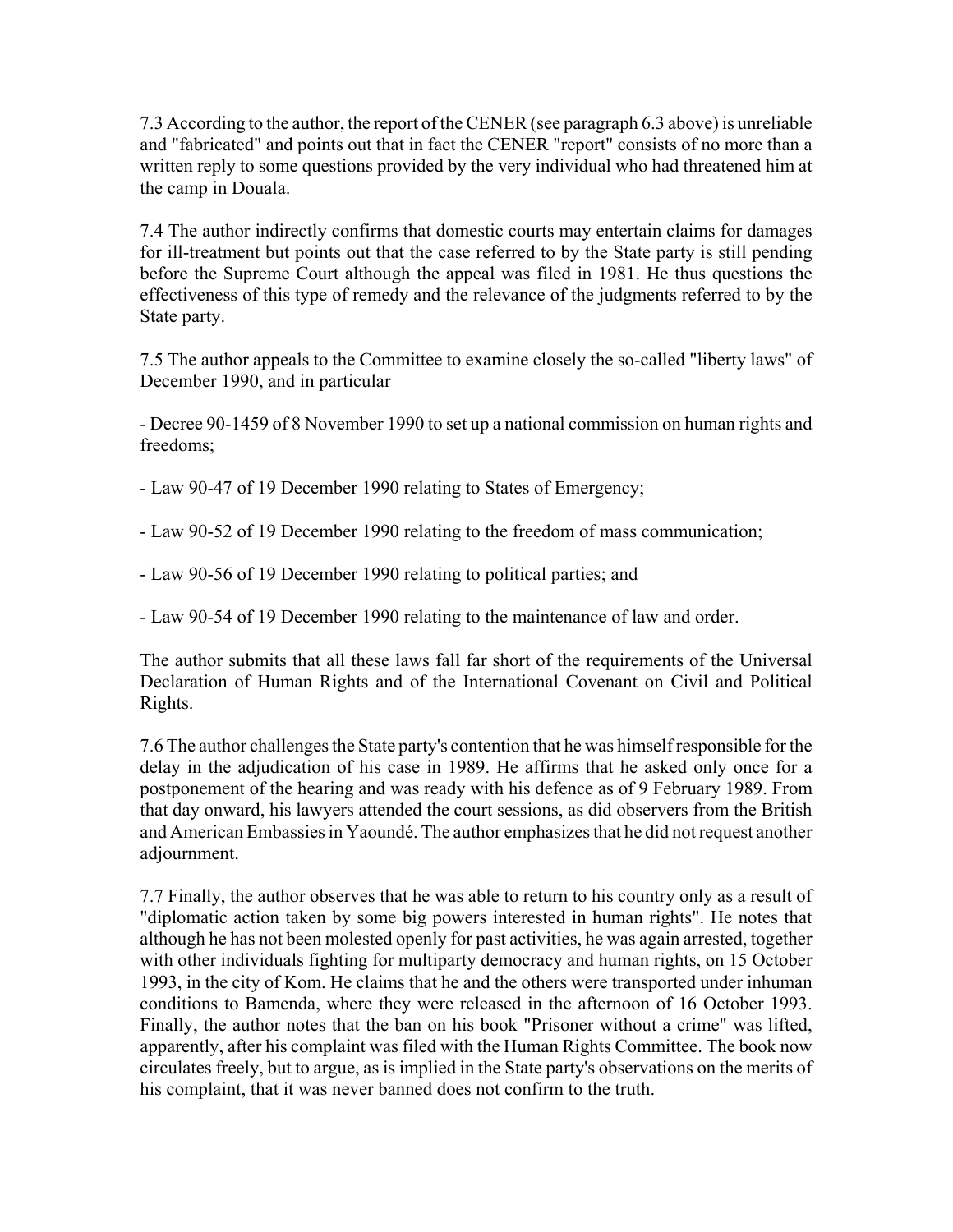### Revision of admissibility and examination of the merits:

8.1 The Committee has taken note of the State party's request that the admissibility decision of 8 July 1992 be reviewed pursuant to rule 93, paragraph 4, of the rules of procedure, as well as of the author's comments thereon. It takes the opportunity to expand on its admissibility findings.

8.2 To the extent that the State party argues that for the purposes of article 5, paragraph 2(b), of the Optional Protocol, domestic remedies must only be available and not also be effective, the Committee refers to its established jurisprudence, under which remedies which do not provide a reasonable prospect of success need not be exhausted for purposes of the Optional Protocol. It sees no reason to depart from this jurisprudence. Furthermore, it transpires from the State party's submission that the Government's arguments relate primarily to the merits of the author's allegations - if the State party were to contend that **because** there are no merits in Mr. Mukong's claims, they must also be deemed inadmissible, the Committee would observe that the State party's argument reveals a misconception of the procedure under the Optional Protocol, which distinguishes clearly between formal admissibility requirements and the substance of a complainant's allegations.

8.3 The State party has reiterated that the author has still not sought to avail himself of available remedies in respect of his allegations of ill-treatment. The Committee cannot share the State party's assessment. Firstly, the cases referred to by the State party concern offences different (such as the use of firearms, or abuse of office) from those of which the author complains. Secondly, the effectiveness of remedies against ill-treatment cannot be dissociated from the author's portrayal (uncontested and indeed confirmed by the State party) as a political opposition activist. Thirdly, the Committee notes that after his return, the author has continued to suffer specified forms of harassment on account of his political activities. Finally, it is uncontested that the case which the State party itself considers relevant to the author's situation has been pending before the Supreme Court of Cameroon for over twelve years. In the circumstances, the Committee questions the relevance of the jurisprudence and court decisions invoked by the State party for the author's particular case and concludes that there is no reason to revise the decision on admissibility in as much as the author's claim under article 7 is concerned.

8.4 **Mutatis mutandis**, the considerations in paragraph 8.3 above also apply to remedies in respect of the author's claims under articles 9, 14 and 19. The Committee refers in this context to its Concluding Comments on the second periodic report of Cameroon, adopted on 7 April 1994 $<sup>1</sup>$ .</sup>

8.5 On balance, while appreciating the State party's further clarifications about the availability of judicial remedies for the author's claims, the Committee sees no reason to revise its decision on admissibility of 8 July 1992.

9.1 The author has contended that the conditions of his detention in 1988 and 1990 amount to a violation of article 7, in particular because of insalubrious conditions of detention facilities, overcrowding of a cell at the First Police District of Yaoundé, deprivation of food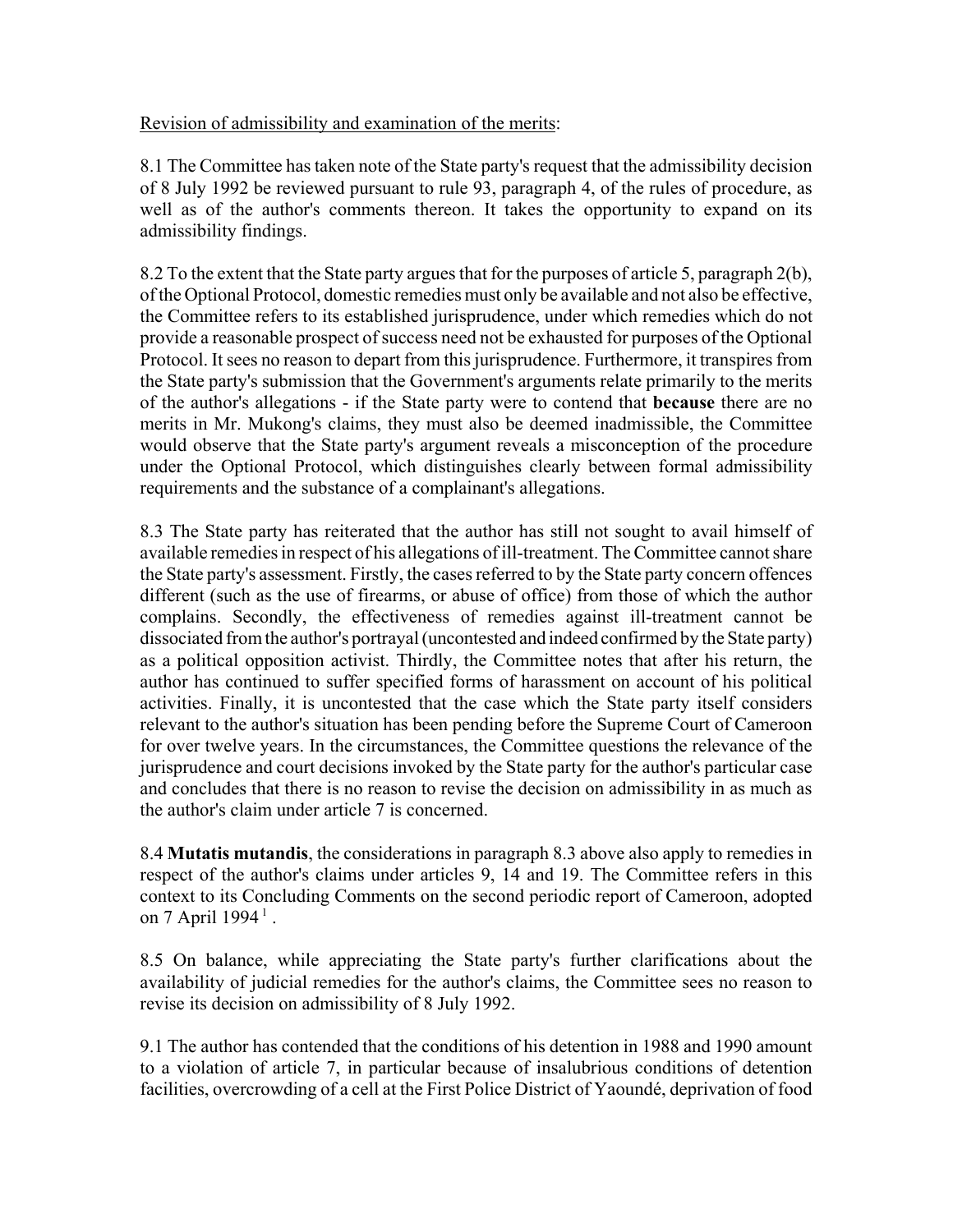and of clothing, and death threats and **incommunicado detention** at the Camp of the Brigade Mobile Mixte in Douala. The State party has replied that the burden of proof for these allegations lies with the author, and that as far as conditions of detention are concerned, they are a factor of the underdevelopment of Cameroon.

9.2 The Committee does not accept the State party's views. As it has held on previous occasions, the burden of proof cannot rest alone with the author of a communication, especially considering that the author and the State party do not always have equal access to the evidence and that frequently the State party alone has access to the relevant information 2. Mr. Mukong has provided detailed information about the treatment he was subjected to; in the circumstances, it was incumbent upon the State party to refute the allegations in detail, rather than shifting the burden of proof to the author.

9.3 As to the conditions of detention in general, the Committee observes that certain minimum standards regarding the conditions of detention must be observed regardless of a State party's level of development. These include, in accordance with Rules 10, 12, 17, 19 and 20 of the **U.N. Standard Minimum Rules for the Treatment of Prisoners**<sup>3</sup>, minimum floor space and cubic content of air for each prisoner, adequate sanitary facilities, clothing which shall be in no manner degrading or humiliating, provision of a separate bed, and provision of food of nutritional value adequate for health and strength. It should be noted that these are **minimum** requirements which the Committee considers should always be observed, even if economic or budgetary considerations may make compliance with these obligations difficult. It transpires from the file that these requirements were not met during the author's detention in the summer of 1988 and in February/March 1990.

9.4 The Committee further notes that quite apart from the general conditions of detention, the author has been singled out for exceptionally harsh and degrading treatment. Thus, he was kept detained **incommunicado**, was threatened with torture and death and intimidated, deprived of food, and kept locked in his cell for several days on end without the possibility of recreation. In this context, the Committee recalls its General Comment 20[44] which recommends that States parties should make provision against **incommunicado** detention and notes that total isolation of a detained or imprisoned person may amount to acts prohibited by article  $7<sup>4</sup>$ . In view of the above, the Committee finds that Mr. Mukong has been subjected to cruel, inhuman and degrading treatment, in violation of article 7 of the Covenant.

9.5 The author has claimed a violation of article 14 although in the first case (1988-1989), the charges against him were withdrawn, and in the second case (1990), he was acquitted. It is implicit in the State party's submission that in the light of these events, it considers the complaint under article 14 moot. The Committee notes that in the first case, it was the Assistant Minister of Defence and thus a government official who ordered the closure of the proceedings against the author on 4 May 1989. In the second case, the author was formally acquitted. However, although there is evidence, in the first case, that government officials intervened in the proceedings, it cannot be said that the author's rights under article 14 were disrespected. Similar considerations apply to the second case. The author has also claimed, and the State party refuted, a violation of article 14, paragraph 3(a) and (b). The Committee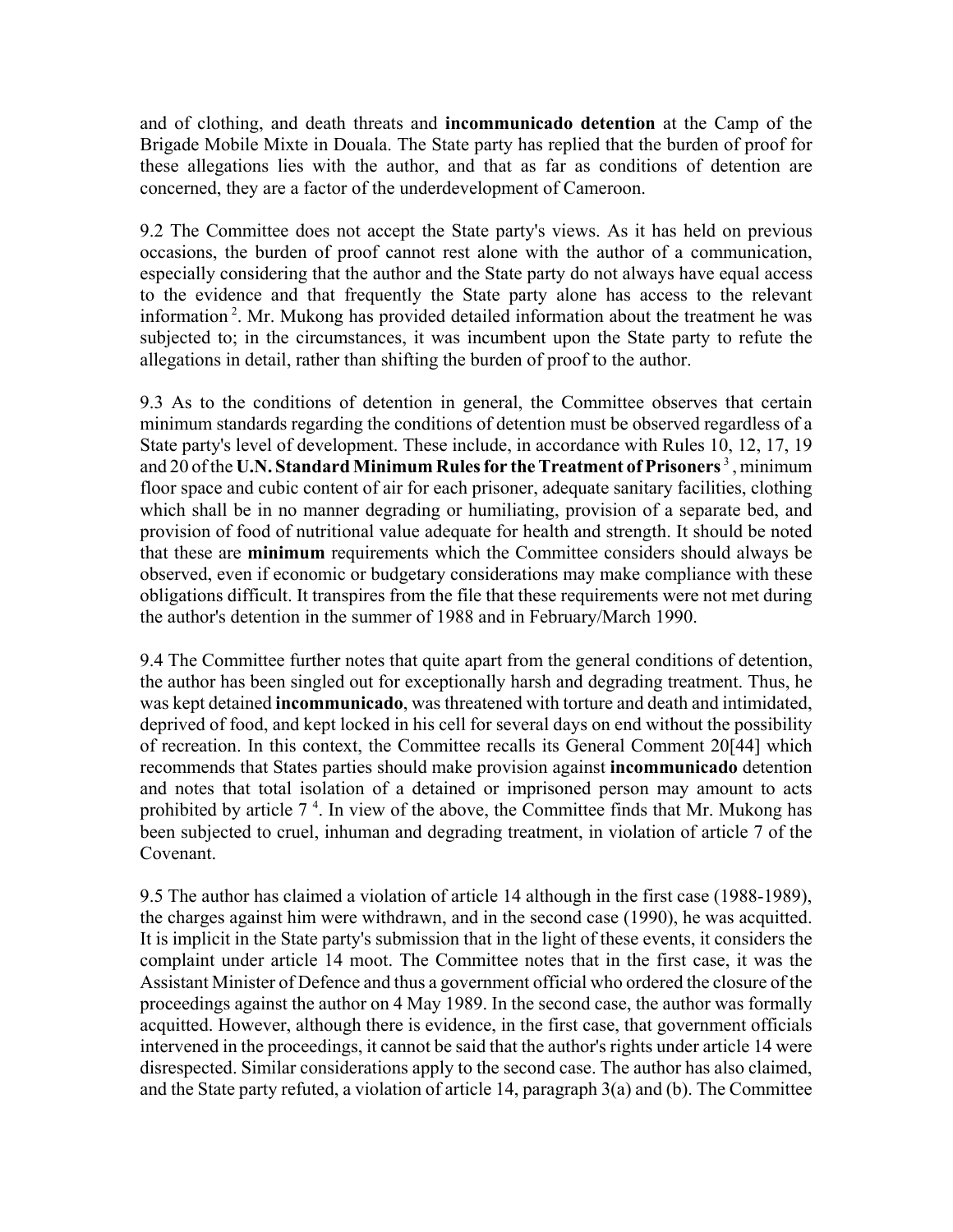has carefully examined the material provided by the parties, and concludes that in the instant case, the author's right to a fair trial has not been violated.

9.6 The author has claimed a violation of his right to freedom of expression and opinion, as he was persecuted for his advocacy of multi-party democracy and the expression of opinions inimical to the State party's government. The State party has replied that restrictions on the author's freedom of expression were justified under the terms of article 19, paragraph 3.

9.7 Under article 19, everyone shall have the right to freedom of expression. Any restriction of the freedom of expression pursuant to paragraph 3 of article 19 must cumulatively meet the following conditions: it must be provided for by law, it must address one of the aims enumerated in paragraph 3(a) and (b) of article 19, and must be necessary to achieve the legitimate purpose. The State party has indirectly justified its actions on grounds of national security and/or public order, by arguing that the author's right to freedom of expression was exercised without regard to the country's political context and continued struggle for unity. While the State party has indicated that the restrictions on the author's freedom of expression were provided for by law, it must still be determined whether the measures taken against the author were necessary for the safeguard of national security and/or public order. The Committee considers that it was not necessary to safeguard an alleged vulnerable state of national unity by subjecting the author to arrest, continued detention and treatment in violation of article 7. It further considers that the legitimate objective of safeguarding and indeed strengthening national unity under difficult political circumstances cannot be achieved by attempting to muzzle advocacy of multi-party democracy, democratic tenets and human rights; in this regard, the question of deciding which measures might meet the "necessity" test in such situations does not arise. In the circumstances of the author's case, the Committee concludes that there has been a violation of article 19 of the Covenant.

9.8 The Committee notes that the State party has dismissed the author's claim under article 9 by indicating that he was arrested and detained in application of the rules of criminal procedure, and that the police detention and preliminary enquiries by the examining magistrate were compatible with article 9. It remains however to be determined whether other factors may render an otherwise lawful arrest and lawful detention "arbitrary" within the meaning of article 9. The drafting history of article 9, paragraph 1, confirms that "arbitrariness" is not to be equated with "against the law", but must be interpreted more broadly to include elements of inappropriateness, injustice, lack of predictability and due process of law. As the Committee has observed on a previous occasion, this means that remand in custody pursuant to lawfularrest must not only be lawful but reasonable in all the circumstances 5 . Remand in custody must further be necessary in all the circumstances, for example to prevent flight, interference with evidence or the recurrence of crime. In the present case, the State party has not shown that any of these factors was present. It has merely contended that the author's arrest and detention were clearly justified by reference to article 19, paragraph 3, i.e. permissible restrictions on the author's freedom of expression. In line with the arguments developed in paragraph 9.6 above, the Committee finds that the author's detention in 1988-1989 and 1990 was neither reasonable not necessary in the circumstances of the case, and thus in violation of article 9, paragraph 1, of the Covenant.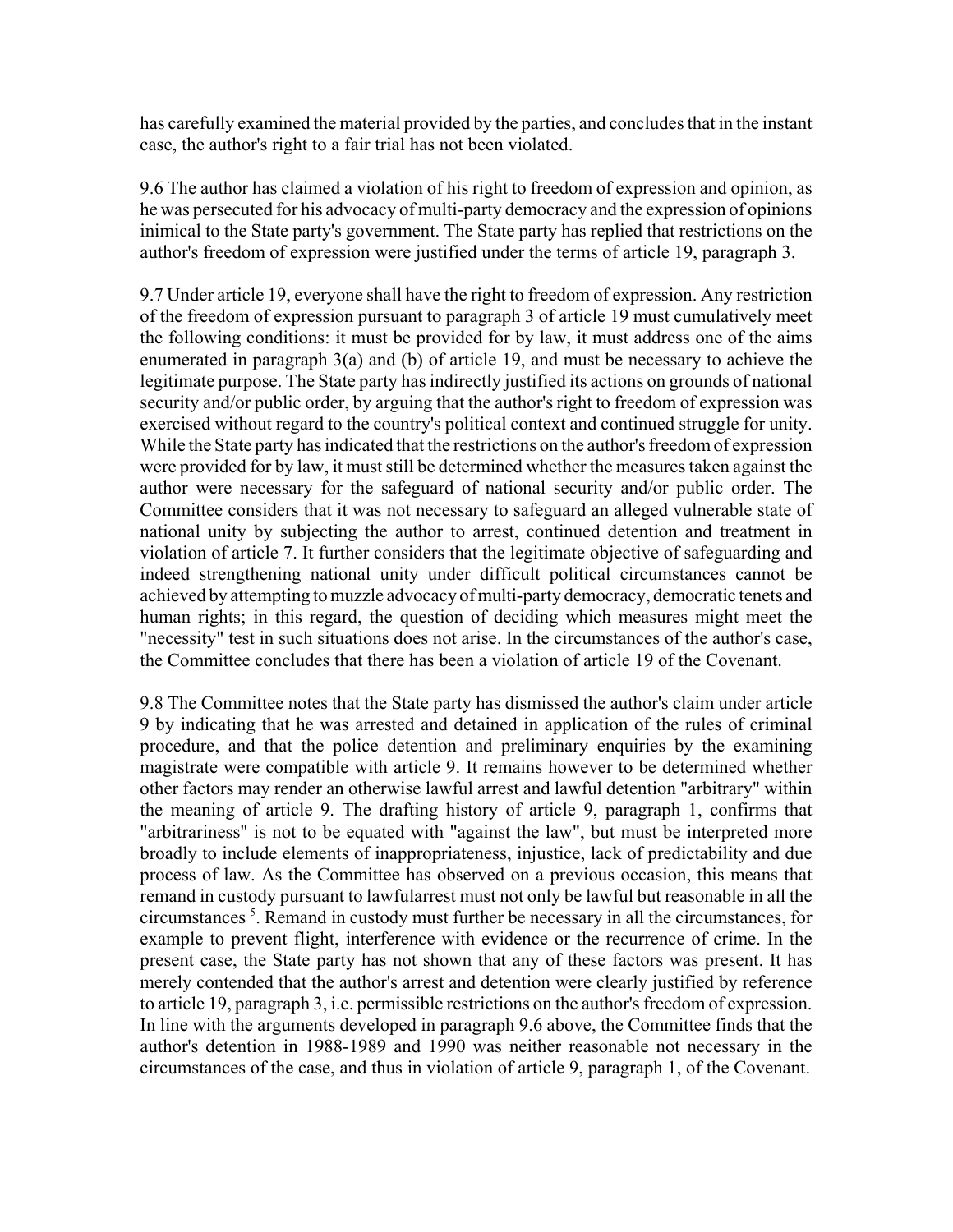9.9 The author has formulated claims under article 9, paragraphs 2 to 4, to the effect that he was not promptly informed of the reasons for his arrest(s) and the charges against him, that he was not brought promptly before a judge or other officer authorized by law to exercise judicial power, and that he was denied the right to challenge the lawfulness of his detention. The State party has denied these charges, by submitting that the author was properly notified of the charges against him and brought to trial as expeditiously as possible (paragraph 6.10 above). The Committee notes that the material and evidence before it does not suffice to make a finding in respect of these claims.

9.10 Finally, as to the claim under article 12, paragraph 4, the Committee notes that the author was not forced into exile by the State party's authorities in the summer of 1990 but left the country voluntarily, and that no laws or regulations or State practice prevented him from returning to Cameroon. As the author himself concedes, he was able to return to his country in April 1992; even if it may be that his return was made possible, or facilitated, by diplomatic intervention, this does not change the Committee's conclusion that there has been no violation of article 12, paragraph 4, in the case.

10. The Human Rights Committee, acting under article 5, paragraph 4, of the Optional Protocol to the International Covenant on Civil and Political Rights, is of the opinion that the facts before it reveal violations by Cameroon of articles 7, 9, paragraph 1, and 19 of the Covenant.

11. Under article 2, paragraph 3(a), of the Covenant, the State party is under an obligation to provide Mr. Albert W. Mukong with an effective remedy. The Committee urges the State party to grant Mr. Mukong appropriate compensation for the treatment he has been subjected to, to investigate his allegations of ill-treatment in detention, to respect his rights under article 19 of the Covenant, and to ensure that similar violations do not occur in the future.

12. The Committee would wish to receive from the State party, within ninety days, information on any relevant measures taken by the State party in respect of the Committee's Views.

[Adopted in English, French and Spanish, the English text being the original version. Subsequently to be issued also in Arabic, Chinese and Russian as part of the Committee's annual report to the General Assembly.]

# Footnotes

\*/ Made public by decision of the Human Rights Committee.

1/ See CCPR/C/79/Add.33 (18 April 1994), paragraphs 21 and 22.

2/ See Views on communication No. 30/1978 ( Bleier v. Uruguay ), adopted on 29 March 1982, paragraph 13.3.

3/ Adopted by the First U.N. Congress on the Prevention of Crime and the Treatment of